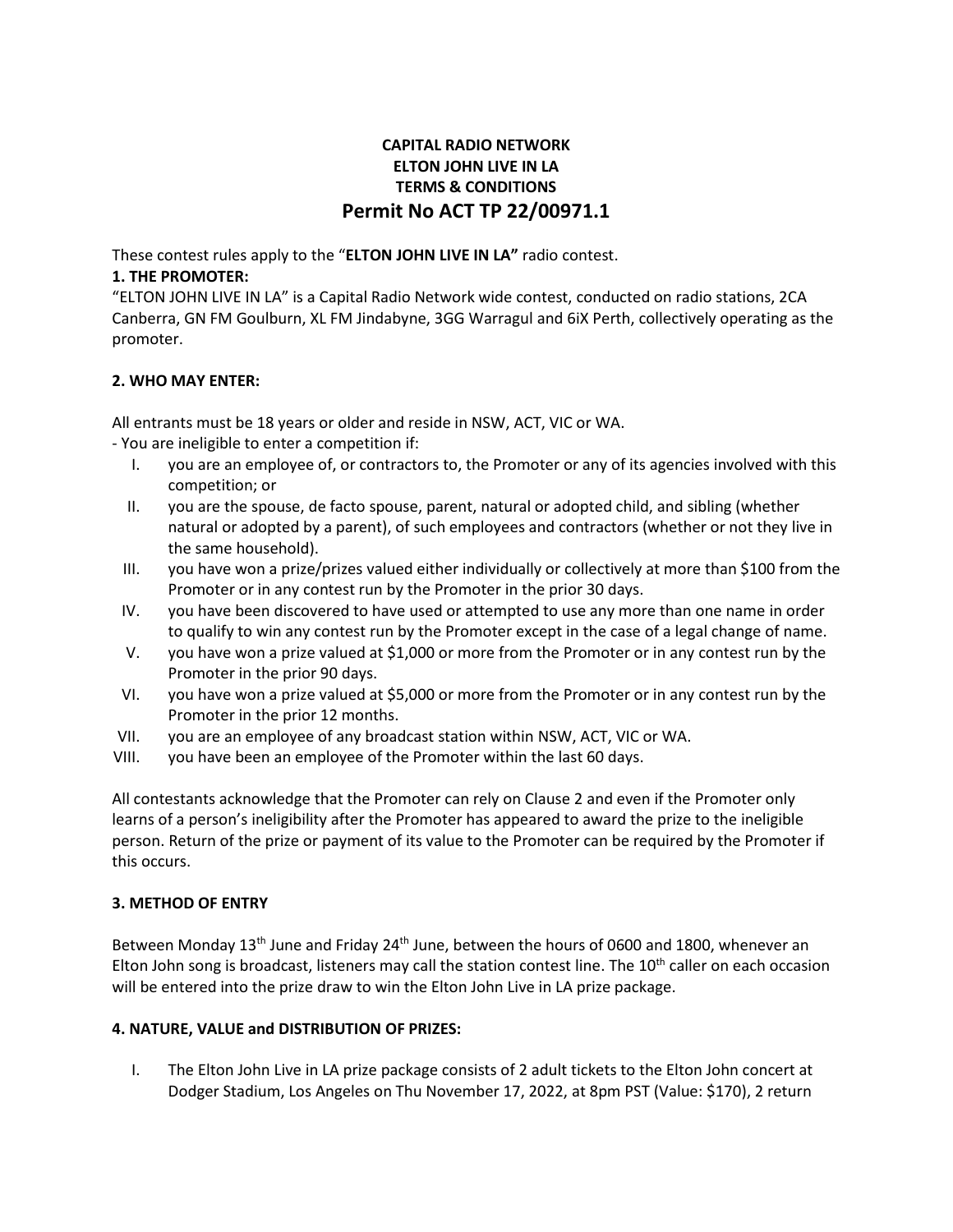airfares from the capital city closest to the winner's residence to Los Angeles (Value: \$4,404), and \$5,000 spending money. Total Prize Value = \$9,574.

- II. Cash prize amounts will be direct deposited into a bank account nominated by the winner.
- III. The promoter accepts no responsibility should the winner provide incorrect bank account details.
- IV. Should a winner fail to provide a bank account number within 14 days of the prize being awarded, the winner will forfeit the prize.
- V. Any forfeited prizes become null and void.
- VI. Any taxes which may be payable as a consequence of a winner receiving the prize are the sole responsibility of that winner.
- VII. prizes are non-transferable
- VIII. Any additional expenses associated with the redemption of this prize are the sole responsibility of the winner.
- IX. The winner and their guest must have a valid passport and visa for entry into the US.
- X. the Promoter and its employees and agents will be fully released from and indemnified by winner in respect of any claim for accident, injury, property damage or loss of life in connection with winner's participation in the contest.

# **5. PRIZE COLLECTION:**

- I. The promoter may request at its sole discretion a winner to present in person to validate their identity by providing ID which includes a photograph.
- II. Upon request by the Promoter a copy of the general contest rules and/or a signed receipt and acknowledgement must be signed and endorsed by any winner to indicate his/her understanding and acceptance of these terms.
- III. Prizes will only be awarded following winner validation and verification to the satisfaction of the promoter.
- IV. The judges' decision is **final,** and no correspondence will be entered into.

## **6. PUBLICITY:**

Acceptance of a prize constitutes permission for the Promoter to use winner's name, suburb of residence, recording of winner's voice and likeness for advertising and promotional purposes without compensation, unless otherwise prohibited by law.

### **7. EXCLUSION OF LIABILITY:**

The Promoter takes no responsibility for the loss of prizes due to incorrect or imprecise delivery details provided by an entrant. The Promoter makes no representations or warranties as to the quality/suitability/merchantability of any of the goods/services offered as prizes. To the extent permitted by law, the Promoter is not liable for any loss suffered or sustained to personal property and including, but not limited to, consequential (including economic) loss by reason of any act or omission, deliberate or negligent, by the Promoter, or its servants or agents, in connection with the arrangement for supply, or the supply, of any goods or services by any person to the prize winner(s) and, where applicable, to any persons accompanying the winners.